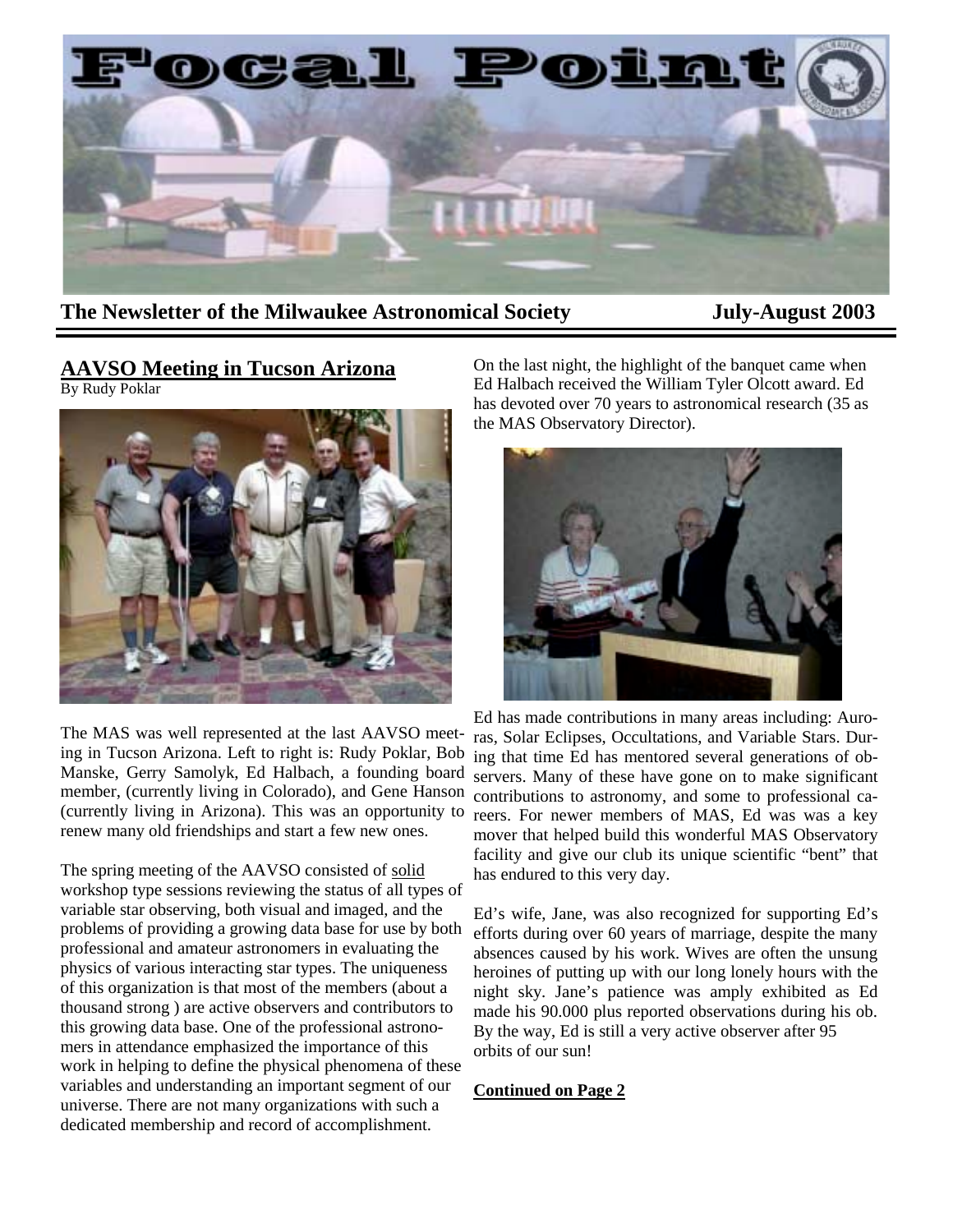

Lastly, our own Observatory Director, Gerry by or go in the house for coffee and snacks now Samolyk, was also given an achievement award by and then. The viewing both nights was superb. AAVSO Director Janet Mattei in recognition of his Lana was some place in Virgo with her portaball, 100,000 variable observations he has made since she had 2 brighter galaxies and 3 or 4 fainter ones the seventies.. It was fitting that Gerry and Ed re-in the eyepiece. When I moved the telescope over, ceived these awards together. Between the two of there were 4 bright galaxies and 3 fainter ones, it them, they have acted as MAS Observatory Direc-was incredible. Glenn brought his 15" dob and his tors for over 60 years. It certainly has provided Bino viewer. Paul used the bino viewer in his portcontinuity to our observatory operations.

## **MAS Picnic**

By Vern Hoag MAS VicePresident

Don't forget to mark your calendars for the annual MAS picnic this year on Saturday July 26. The start time will be 4:00 p.m. Come out and get some grilled food, drink, and desert and enter your name for the door prizes. This is a great time to meet and socialize with some of the newer members and members that don't get a chance to come out very often. It's also a good time to see what's new and learn how to operate some of the equipment. So I hope to see you all out for the picnic and a night of observing.

## **Yanko Star Party**

By Vern Hoag

About a dozen people drove up on various days to Dan Yanko's farm house in Rib Lake WI. It's an easy 4-hour drive from Milwaukee. When I arrived on Thursday night there was thin haze but it was clearing so we set up our telescopes. We then outfitted the house and garage with red lights and

waited for the night sky. By 9:00 p.m. we were looking at out first objects. My 8" was showing spiral detail in M51 and M101. Dan was jumping from NGC object to NGC objects in Leo. But by 11:00 p.m. the clouds came back and we had to call it quits. I woke up around 3:00 AM. and the sky had cleared again. The summer Milky Way was glowing brightly right down to the horizons. We were back out observing until daylight.

Friday and Saturday night more people came by, the sky was clear and by 8:15 we were in red light mode (no white lights on at all). We had a fire in a Franklin stove burning in the garage to warm up aball for a view of M13 that was resolved to the core with a 3-d effect. Dozens of naked eye M objects were seen up and down the milky way.

We could not have asked for a better observing weekend. Everyone that made the trip up enjoyed themselves. I'd like to thank Dan for being a very gracious host and putting this on. This was a great weekend, thanks Dan.

## **MAS Open House Schedule**

By Lee Keith

| August 8thPersied Meterors       |
|----------------------------------|
| September 5thCraters of the Moon |
| October 3rdMars at its Best      |

All open houses start at 8:00pm and all MAS members are invited to come down and help if possible. For non-members we ask for a \$2.00 donation per carload for parking and we also ask that they bring a jacket along to protect themselves from not only the cool night air but also the MOSQUITOES!!!

There will be slide programs and an opportunity to look at the moon, planets and stars through the many telescopes we have, weather permitting.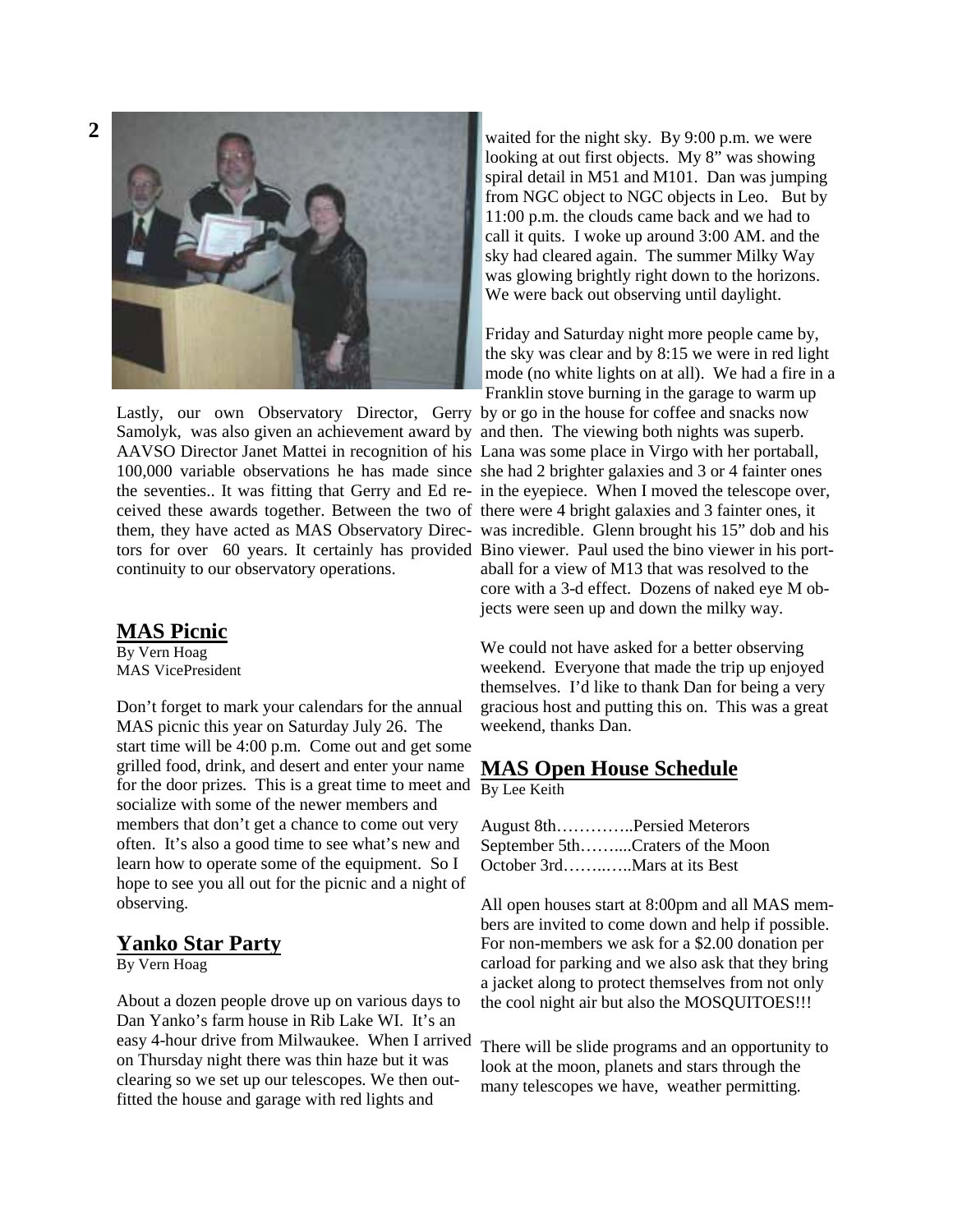## **3 Board Meetings**

The July board meeting will be on Monday July 14th and the August board meeting will be on August 11th. Both meetings will start at 7:00pm. The general membership may also attend these meetings. The General meetings will resume on September 19th.

## **Help!! We need a program chairman**

There has been no volunteer for the empty program chairman's job as of yet. Please if you are interested at all call Scott Jamieson. This is a very important position to fill. We all look forward to the monthly meetings to be able to hear someone speak about our great hobbie. Your only task is to contact and book speakers for the meetings from September to November and then from January to May. The only real rule is that the speaker should talk about astronomy and astronomy related subjects. If you are interested please contact MAS President Scott Jamieson by email at sjamiem16@aol.com or by phone at 262-896-0119.

## **Albrecht Moving Fund.**

The Albrecht moving fund is now over \$2900.00 as of July 1st. We would like to thank all that have contributed and would ask anyone that would like give a donation contact MAS president Scott Jamieson at 262-896-0119 or email him at sjamiem16@aol.com

## **Welcome New MAS Members**

We would like to welcome two new members: **Paul Wild and family from New Berlin** and **Paul Stevens and family from Greenfield**. Please attend our member nights every Saturday night if the weather is clear. There will be a keyholder out at the club and he or she would be more than happy to show you around and even teach you how to use the equipment and please don't hesitate to ask questions

## **Library News**

By Scott Laskowski MAS Librarian and Historian **Notice please return overdue books and video tapes to the observatory Library!!!!! Other people might want to check them out!!!**

The Kalmbach Astronomy 2004 calendars, "Deep Space Mysteries," have been received by the club. They will be available at the MAS picnic and subsequent meetings (as the supply lasts). The ordinary price is \$11.99; but, as a benefit to MAS members, each calendar is only \$6.00. They include: beautiful photos of all types of celestial objects, and by month, noteworthy events, moon phases, planetary positions, historical information, and holidays. These items make a great gift. Some members inquire too late, so take advantage.

A new addition to the Library is:

1. Traces Of Catastrophe: A Handbook of Shock— Metamorphic Effects in Terrestrial Meteorite Impact Structures by Bevan M. French—1998. Meteoritic impacts have had an important role in the formation of the Earth, its geological history, and even the evolution of life. Do not be intimidated by the jargon. The first chapters are introductory in nature. The more technical text is attainable intuitively, if not intellecttually, as by a geologist. Words or phrases, like "Shock Metamorphic Effect' or "Negascopic Shock—Deformation Features just mean that a big rock from space hit the Earth at high speed, made a big hole, and pulverized and fractured the rocks underneath the hole into discernible and recognizable features. Oh, say a pebble hits your windshield on the highway going 65 mph, you curse the truck driver carrying gravel or the speeder passing, same result, the glass fractures radially, a "shatter cone —same principle. This book mainly deals with the results of Earth impacts. For more about the impactors, meteorites, Rocks From Space and Thunderstones And Shooting Stars are recommended, available in the MAS Library.

Any recommendations are appreciated to add to the quality of the MAS.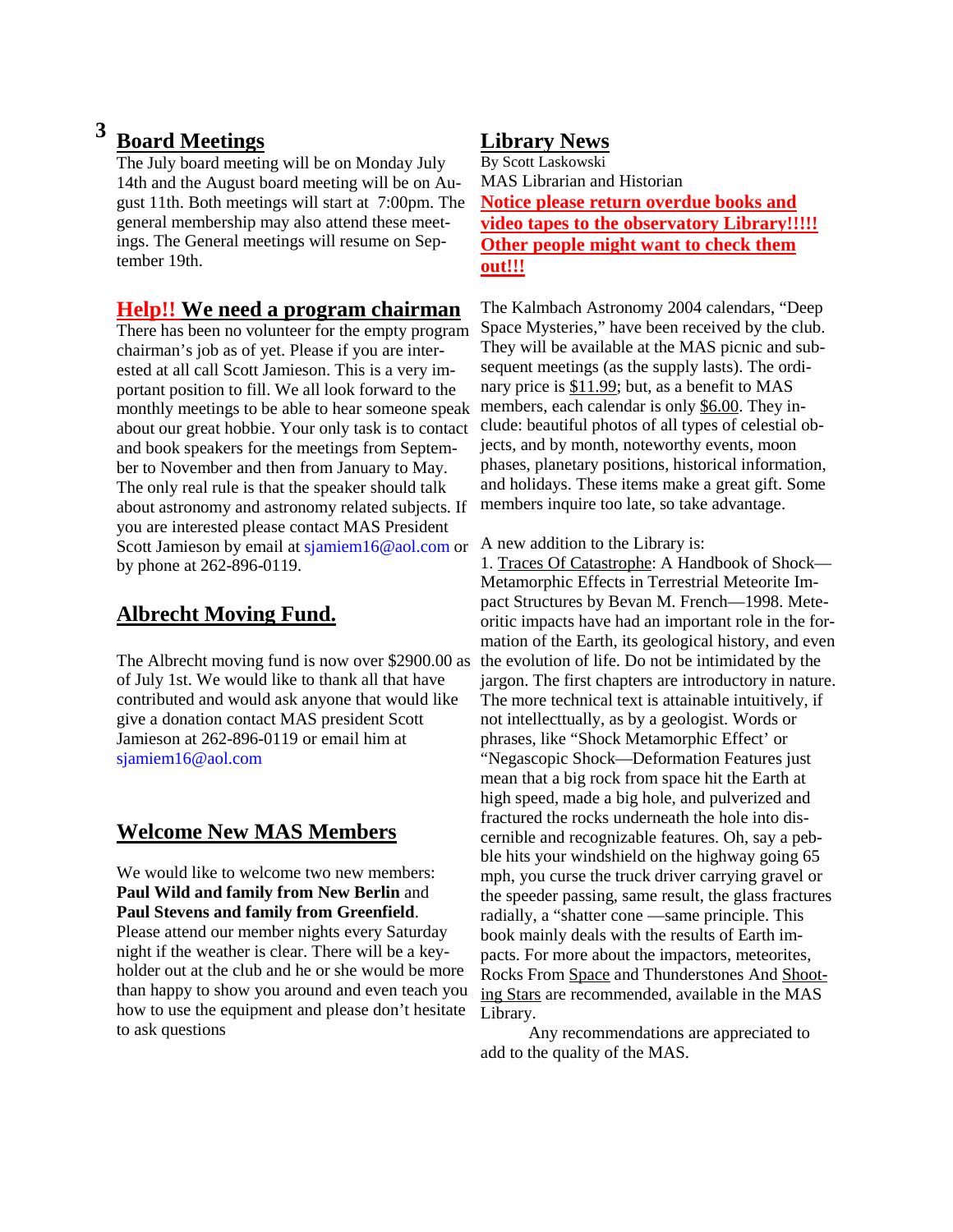# **4 July Asteroid Occultation**

By Gerry Samolyk MAS Observatory Director

On the night of July 12-13 the asteroid (747) Winchester will occult an 11.4 magn star TAC  $+02\text{\#}09343$ . As of June 14, the path of this occultation is predicted to pass over Wisconsin. The map shows the predicted track. The blue line is the center line of the shadow and the black lines are the north and south llimits.

Since the asteroid is 13.6 magnitude, the star will appear to drop over two magnitudes at the time of the event. The maximum duration of the occultation is expected to be 14.5 seconds. Finder charts and additional information will be posted on out website (on the special events page). Any last minute information on the path location will be posted there.

This can be observed visually and recorded on audio tape or on videotape using a low light video camera. In either case you will need to record WWV time signals. Since the event takes place as evening twilight is ending, we will need to be able to find the star quickly. It will be best to practice finding the field a few nights ahead of time. By observing the occultation from as many different locations as possible, we will be able to get a two dimensional snapshot of the size and shape of the asteroid.

If you plan to observe this event let me where you plan to be. This will help place mobile observers to fill any gaps. My email is: Samlyk@ix.netcom.com.

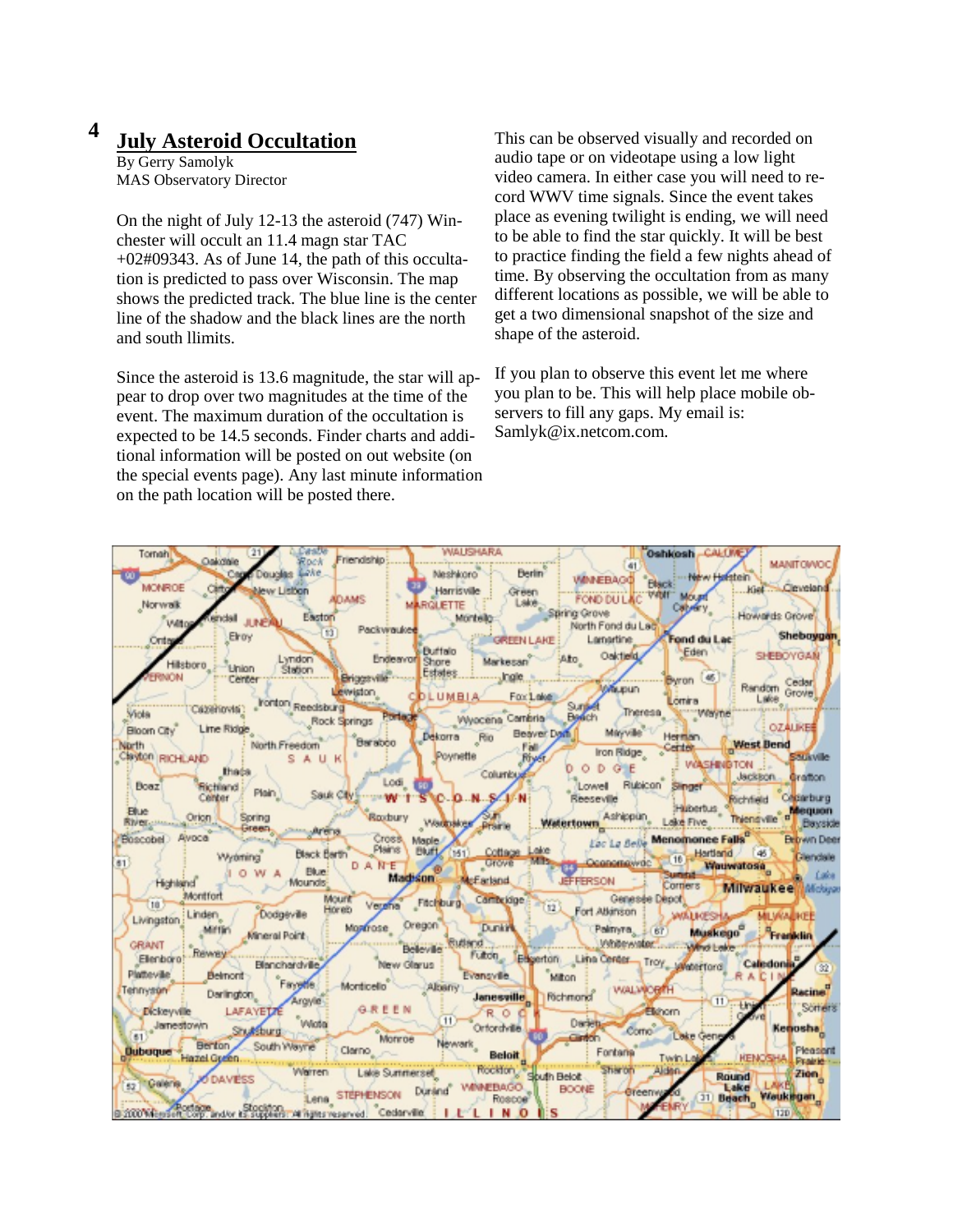# <sup>5</sup>**MAS May Elections Results**

By Scott Laskowski MAS Librarian & Historian

The election results for the Milwaukee Astronomical Society's Board of Directors are as follows..

| Office Year Elected<br><b>Director</b> |                | <b>Term Expires</b> | Eligible 2004-5 |
|----------------------------------------|----------------|---------------------|-----------------|
|                                        |                |                     |                 |
| P. Borchardt                           | 2000           | 2005                |                 |
| B. Ganiere                             | 2001           | 2006                |                 |
|                                        |                |                     |                 |
| G. Parson                              | 2001           |                     |                 |
| T. Schmidtkunz                         | 2001           |                     |                 |
| N. Simmons                             | 2001           |                     |                 |
| S. Diesso                              | $2002^{\circ}$ | 2005                |                 |
| $\mathcal{N}$<br>R. Manske             | 2002           | 2005                |                 |
|                                        |                |                     |                 |
| D. Weier                               | 2003           | 2006                |                 |

### **Ex Officio**

V. Hoag Vice President G. Samoylk Observatory Director Since 1980 his term expires in 2004

### **Founding Members**

E. Halbach since 1964 W. Albrecht since 1978 M. Lange since 1986

## **Astronomical League News**

By Lee Keith

The Astronomical League, is looking for a Press Officer to do publicity for the league on a national scale. If you would like to apply for this important position to promote astronomy to the public, contact the League President, Bob Gent at **RLGent@aol.com**.

Also, the League has two new Observe Clubs up and running: Observe Comets and the Sky Puppy program for kids. These are in addition to the multitude of observing programs already in place for all different observing levels and objects from deep sky to the Moon. Check out all the

Observe Clubs at **www.astroleague.com**.

#### **Side note-**from the editor

There was a rumor going around that the dues for the Astronomical League were going to double this year. I have been reassured by Paul Castle secretary of the NCRAL that the rumor was just a rumor and the dues will stay at \$3.50 a member.

## **Calling all Amateur Astronomers!**

Take this opportunity to complete the new online survey supported by Astronomical Society of the Pacific (ASP) and have a chance to win a \$100 gift certificate to the ASP Catalog! You will be assisting in developing training and materials for amateur astronomers to help the public understand concepts of astronomy. In addition, the survey is collecting your experiences with any astronomy misconceptions you have come across in your encounters with the public. Just put one of these links in your web browser to access the survey: **http://fs8.formsite.com/astrosociety/ AstroSurvey/index.html** Or from the ASP web site: **http://www.astrosociety.org/** As an added bonus, if 15 or more of your club members respond to the survey, you will receive a copy of your club's responses (no names or other identifiers will be included). Just have your members put the clubs full name where they put there own name to enter the drawing.